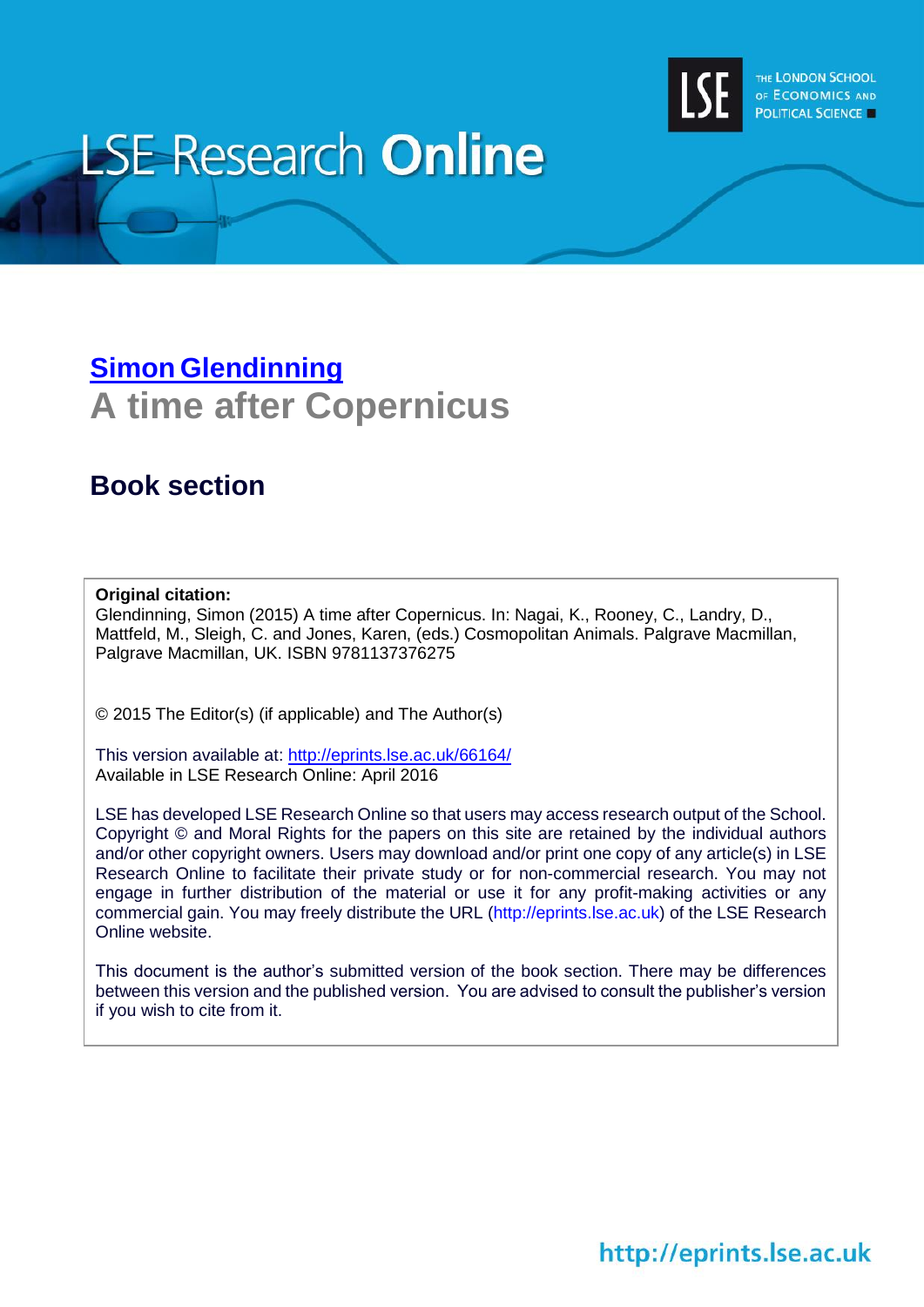#### Chapter 1

## A Time after Copernicus

## Simon Glendinning

We live in a time of mutation. We – who? We the inheritors of the understanding of the world and the significance of our lives that belongs to the Greco-Christian epoch we still inhabit, the epoch that Heidegger called the epoch of 'the first beginning' (2000: 125), that Derrida called the epoch of 'the sign' (1998: 14). This mutation belongs to a movement of decentring: the displacing of a discourse in which what is called 'Man' holds a special position or distinction at the centre of nature and history. In this mutation, Man is knocked of his pedestal.

Talking of 'our time' as 'a time after Darwin', but transparently also a time after Copernicus (Freud said, in addition, a time after Freud, but I will come back to that), the British philosopher David Wiggins, in a text written before the fall of the Berlin Wall, describes this mutation neatly if not unproblematically like this:

Unless we are Marxists, we are more resistant [today] than the eighteenth- or nineteenth-centuries knew how to be [to] attempts to locate the meaning of human life or human history in mystical or metaphysical conceptions – in the emancipation of mankind, or progress, or the onward advance of Absolute Spirit. It is not that we have lost interest in emancipation or progress themselves. But whether temporarily or permanently, we have more or less abandoned the idea that the importance of emancipation or progress (or a correct conception of spiritual advance) is that these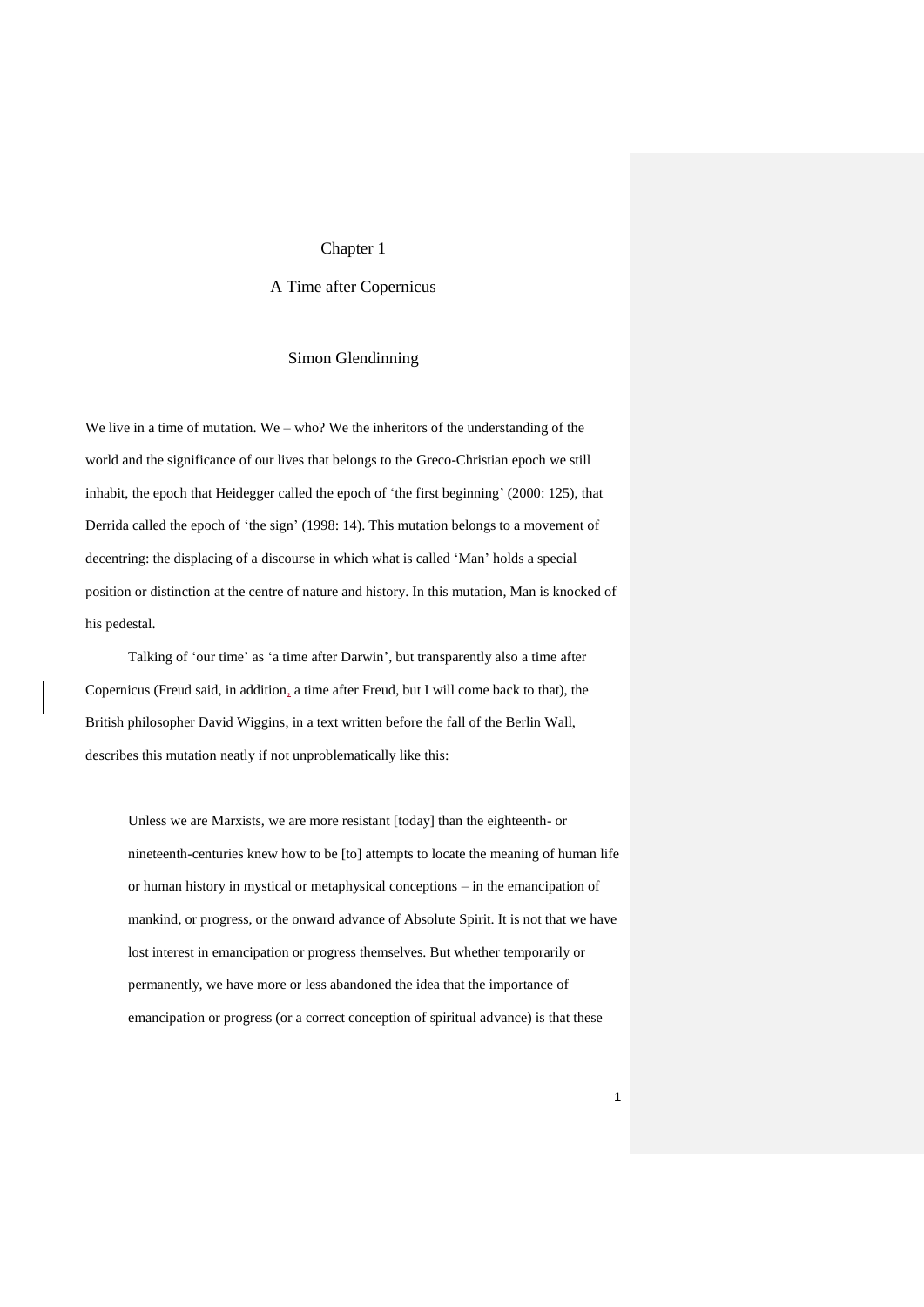are marks by which our minute speck in the universe can distinguish itself as the spiritual focus of the cosmos. (1998: 91)

The mystical and metaphysical conceptions at issue here are ways of thinking some kind of ultimate unity of Man and the Cosmos, or of Man and World. In mystical thought there is the achievement of unity with the One which we can, in principle, attain now. In metaphysics by contrast this unity is posited as a spiritual finality in which Man attains a proper relation to himself and to the World in a movement of emancipation and de-alientationalienation. It is the metaphysics of the epoch of Greco-Christian anthropo-teleo-messianism which dreams of the future attainment of a condition in which the inherent capacities of Man finally flourish. Within this epoch one finds again and again the thought that this is an inseparably global development, fundamentally tied to the future attainment of a cosmopolitan existence, where *every other is my fellow*; not just 'my fellow Americans' or 'my fellow Europeans'.

But these fellows – all of them – they are all human, and first of all men (males): my fellow is my brother. Hence we might also speak of the epoch in mutation in our time as the epoch of androcentric cosmopolitanism. Here is Derrida on this tradition:

[The *cosmopolitan tradition* is one] which comes to us from, on the one hand, Greek thought with the Stoics, who have a concept of the 'citizen of the world'. And also, on the other hand, from Saint Paul in the Christian tradition, where we find another call for a citizen of the world as, precisely, a brother. Paul says that we are all brothers, that is, sons of God. So we are not foreigners, we belong to the world as citizens of the world. (Derrida, 1997)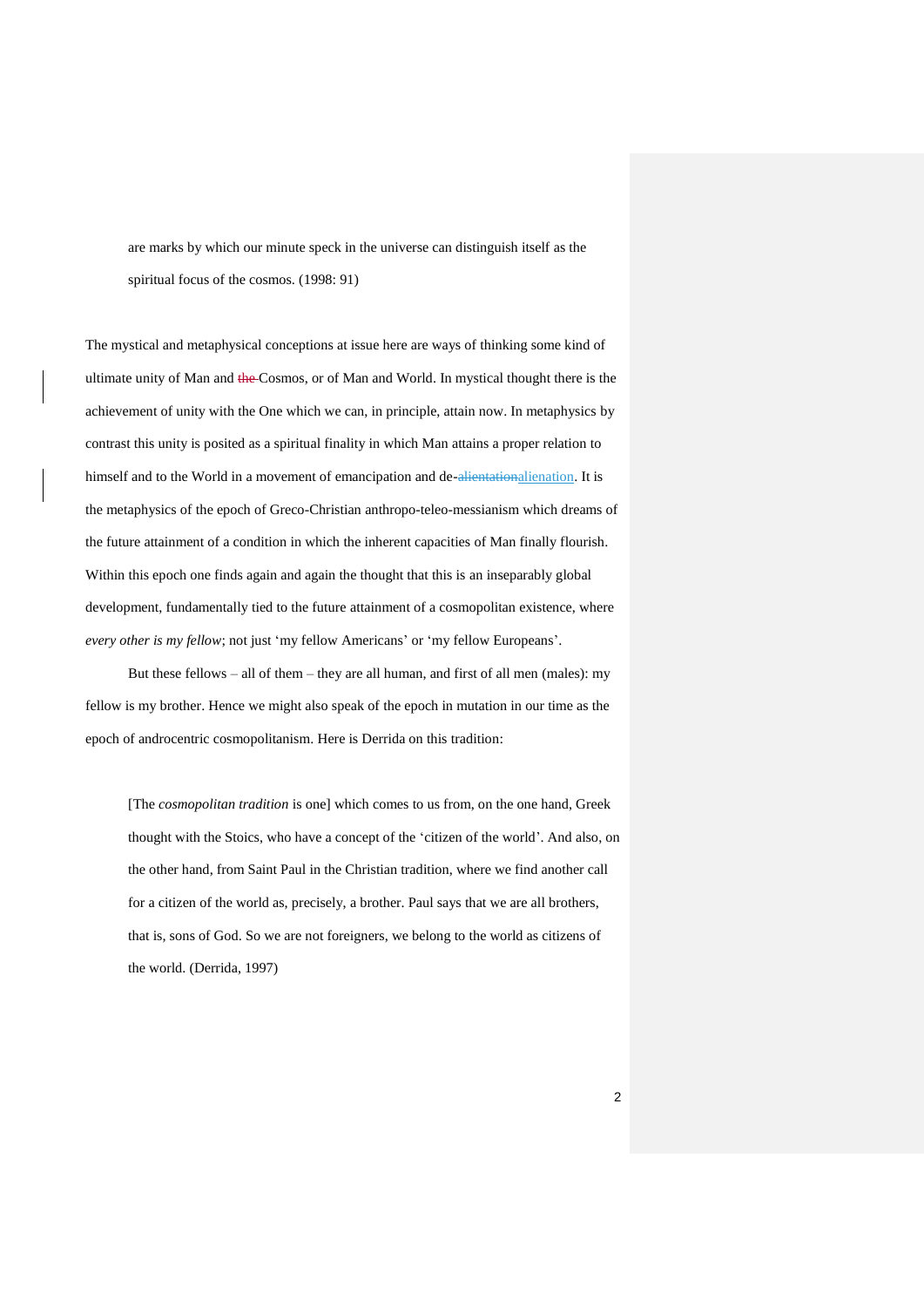We the inheritors of the understanding of the world and the significance of our lives that belongs to the epoch of anthropo-teleo-messianic reason, the epoch of androcentric cosmopolitanism, we live in a time of mutation, of epochal exhaustion, of deconstruction. We could focus on the slow and painful access of women to this brotherhood, but I am confident that the matter for thinking that is announced in the title 'cosmopolitan animals' – perhaps heralding the projection of a cosmopolitanism *beyond* the community of 'brothers', whether these are men or women – is not one theme among others in this time. It perhaps has the power to gather together all other movements in mutation concerning our understanding of the world and the significance of our lives.

What then can we say about cosmopolitan animals *today*? Philosophers are *already* familiar with the idea of *political animals* – animals plural, animals in addition to Man. Going right back to Aristotle we have had this idea. In his *History of Animals*, Aristotle maintained that some gregarious animals – not those that merely herd or flock together or swim together in shoals – should be called 'political animals': 'Animals that live politically are those that have any kind of activity in common, which is not true of all gregarious animals. Of this sort are: man, bee, wasp and crane' (1965: 488a). So, political animals: yes. We know about them. But what about the idea of a *cosmopolitan animal*? This, surely, is never a non-human thing. Other political animals, perhaps, but cosmopolitan animals, surely no.

And yet, today, in the *OED*, as plain as can be, one can read this:

**cosmopolitan** *adj*…**4** said of a plant or animal: found in most parts of the world and under varied ecological conditions.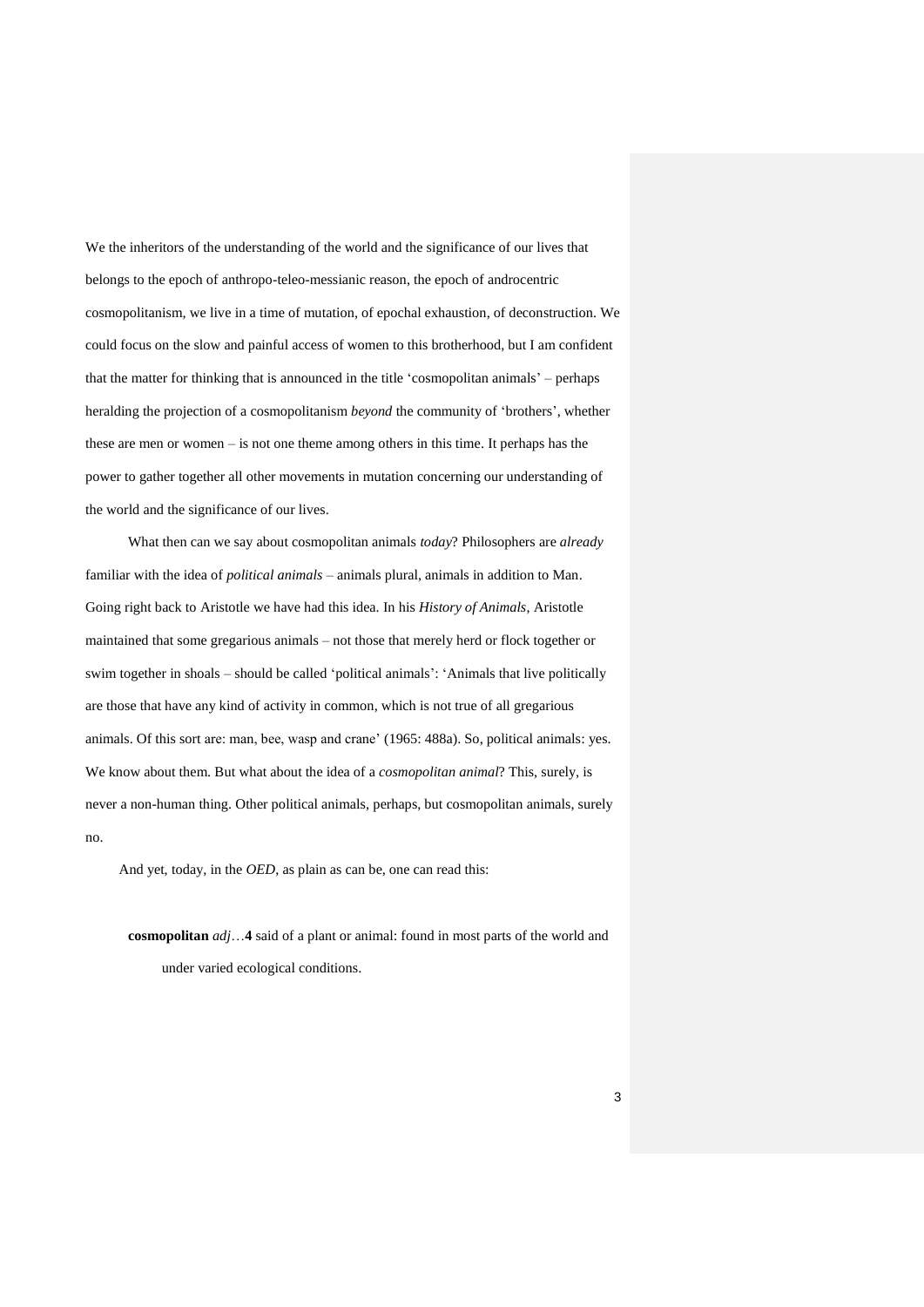Cosmopolitan animals today – or perhaps yesterday – are those of the 'It can thrive anywhere' type. Not an upgrade from already rare political animality. On the contrary – something really common. Man was in the original line-up of *political animality* – and as we shall see, uniquely, had an upgrade in that class to *cosmopolitical animality*. However, the thought of cosmopolitan animality as we have it today (or perhaps yesterday) is also one likely to include Man, but Man downgraded. Not 'Man, Bee, Wasp and Crane' but rather 'Man, Rat, Fox, and Crow'. Cosmopolitan animals – not so much the worldy sophisticates as the eat-anything-live-anywhere global survivors.

But that is not all we have today. Already today, and here perhaps making some kind of step towards a tomorrow, there is more: it would also seem feasible to speak today of cosmopolitan animals in a quasi-socio-political sense; namely, in relation to a possibility of inter-species trust and hospitality, of forms of mutual aid constituting an original unity of species differences. Indeed, the internet will quickly show that the world is full of 'the cutest interspecies animal friendships'.

Perhaps these are just 'joke animals', however (Diamond, 1996: 357). While there may be something of tomorrow here, it is really a sort of pre-lapsarian fantasy, and I don't want to get involved with cuteness.

On the other hand, it is not obvious that one can maintain a discourse on cosmopolitical animality that is not concerned with fellowship or brotherhood as *friendship* – my fellow, my brother, is my friend, in the community of friends all equal. Here, however, even where my fellow is my friend, my concern for him must be dissociated from sentiment, dissociated from love of Man. In his great discourse on cosmopolitanism, Kant stressed that his concern with hospitality to the other 'is not a question of philanthropy but of right' (1991: 105). With cosmopolitical animality as I want to think it in this essay the point will be the same: it is not about *liking* animals – nor about animal rights – but about an acknowledgment

4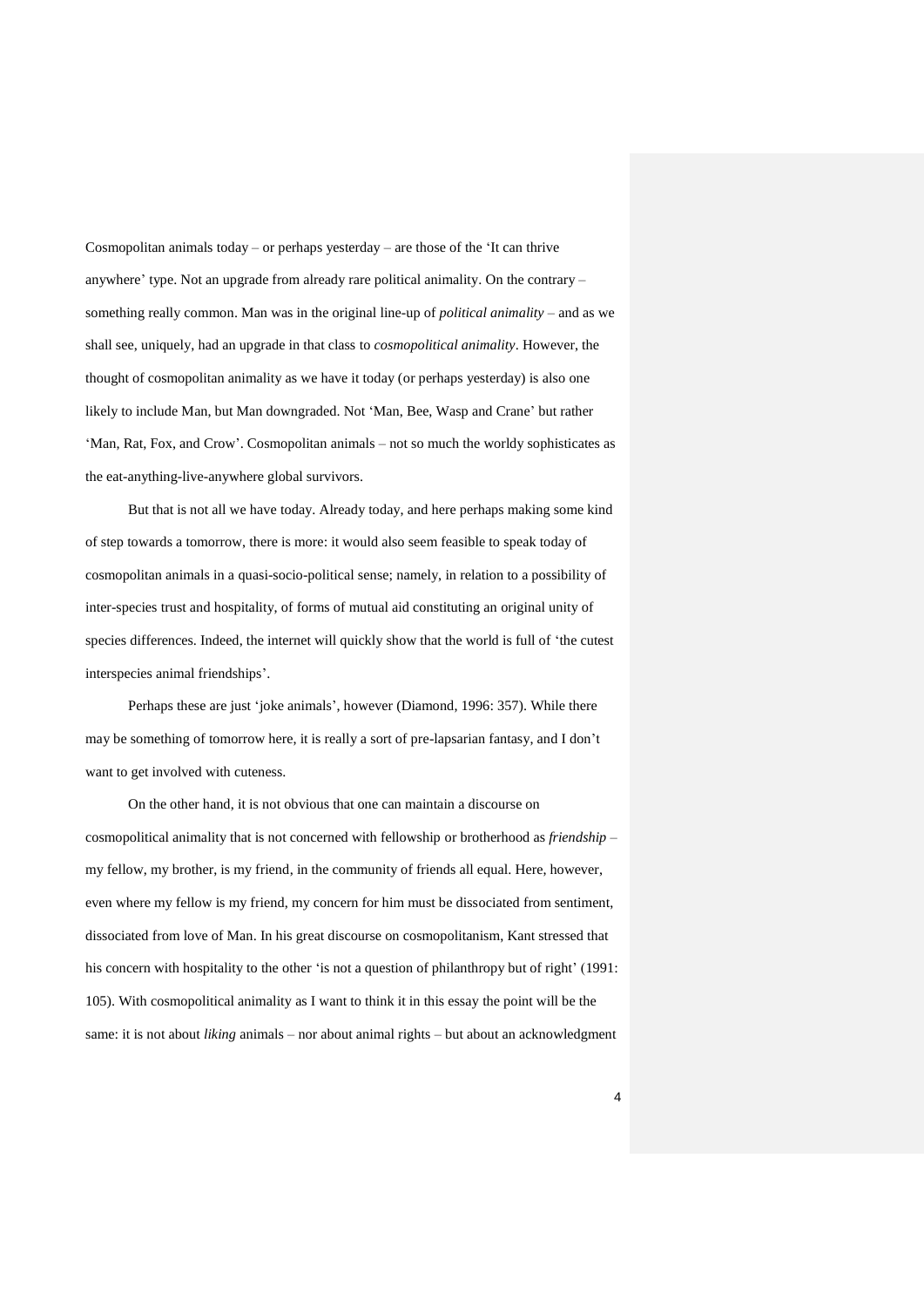that our lives on earth are not only lived in 'a time after Darwin' but, as Derrida came to put it, 'more and more' lived in a time after Copernicus (1994: 97). In the words of Kant, the very words that provided the impetus for his thought of a universal right of hospitality more than two-hundred years ago, there is an existential relation between the living things on this earth – let's call it, after Donna Harraway but also retrieving something of the Heideggerian resonance she resists, 'multi-species becoming-with' – that they cannot get out of, and that obtains 'by virtue of their common possession of the surface of the earth, where, as a globe, they cannot infinitely disperse and hence must finally tolerate the presence of each other' (Kant, 1991: 106).

Should we say then, from today on, that Man is, in some sense, both a political animal among others and a cosmopolitical animal among others?

I cannot see (without a good helping of tiresome self-denial) that we can comprehend this in terms a discourse concerning a line-up of animal equivalents, of examples among others of cosmopolitical animality. Indeed, even the appeal to Aristotelian naturalism I began with would have to contend at some point with the fact that Aristotle finds this kind of 'one among others' formulation 'clearly' too simple, and more or less consistently, more or less coherently, and still today more or less unforgettably (one can only pretend to forget it), interrupts it with a thought of something like a concept of a *human difference*. In *The Politics*, for example, Aristotle states that 'it is clear that man is a political animal *more than* any bee or any gregarious animal' (2013: 1253a). In other writings one finds that Aristotle's 'more than' amounts to more than a mere difference of degree too, and that 'political association' strictly so called is reserved only or uniquely for Man (see Mulgan, 1974: 440). Moreover, and beyond Aristotle, in the Greco-Christian or onto-theological tradition of philosophy, in our tradition, this 'more political than any other animal' of Man is also thought through with regard to a distinctive *end* of Man: in terms of the movement of all humanity towards a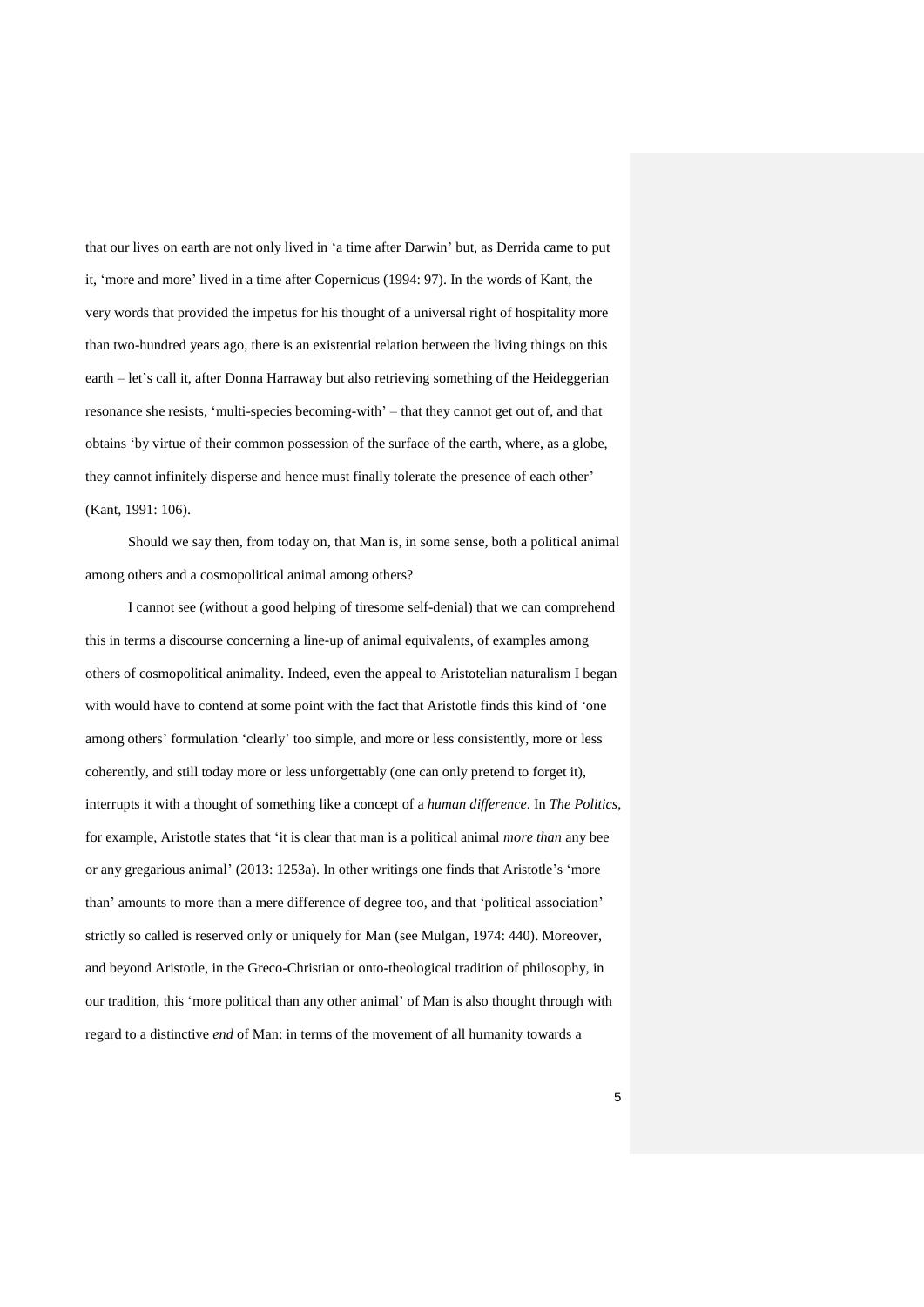genuinely cosmopolitan horizon. This 'more than' is then fundamentally tied to the idea of Man's ultimate political *telos*. If Man is more political than any other animal, this, for a modern tradition that is now classic, is because the form of political association finally proper for Man is the authentic form of human universality found in a world-wide cosmopolitical existence. Today (yesterday), if Man is conceived as 'more political' this is related to the idea that he is, uniquely and finally, universally cosmopolitical – i.e. cosmopolitan in a genuine sense.

The classical interpretation of the political distinction of Man is thus inseparable from a global movement of transcendence of all political particularity: every other (human) is my fellow. And it goes along with someone being your fellow that you would not normally kill him – or eat him.

How might we respond today (tomorrow) to this classic philosophical cosmopolitical tradition? In this essay I will do so in a way which acknowledges what might be called a mutation within human cosmopolitics. Kant tried to impress on us that we already find *feelings* within ourselves that testify to the idea of cosmopolitan right, for example when we acknowledge that 'a violation of rights in one part of the world is *felt* everywhere' (1991: 108). Here he was thinking of revulsion felt in the face of the *unprecedented subjection* of native peoples by colonial Europeans. He also stresses the importance of *events* which take a step towards realising a collective cosmopolitan condition in which humanity would express its pure humanity. His example is the French Revolution of 1789 – a revolution made in the name of the Rights of *All* ('Man'), and not simply the Rights of the *French*.

In our time I think we are beginning to experience a new sense of cosmopolitan right – an experience in which the 'pure humanity of Man' is beginning to be expressed in the recognition or acknowledgment of a fellow feeling *beyond* the human. And this cosmopolitanism has its corresponding testimony in *feelings* – for example, in revulsion felt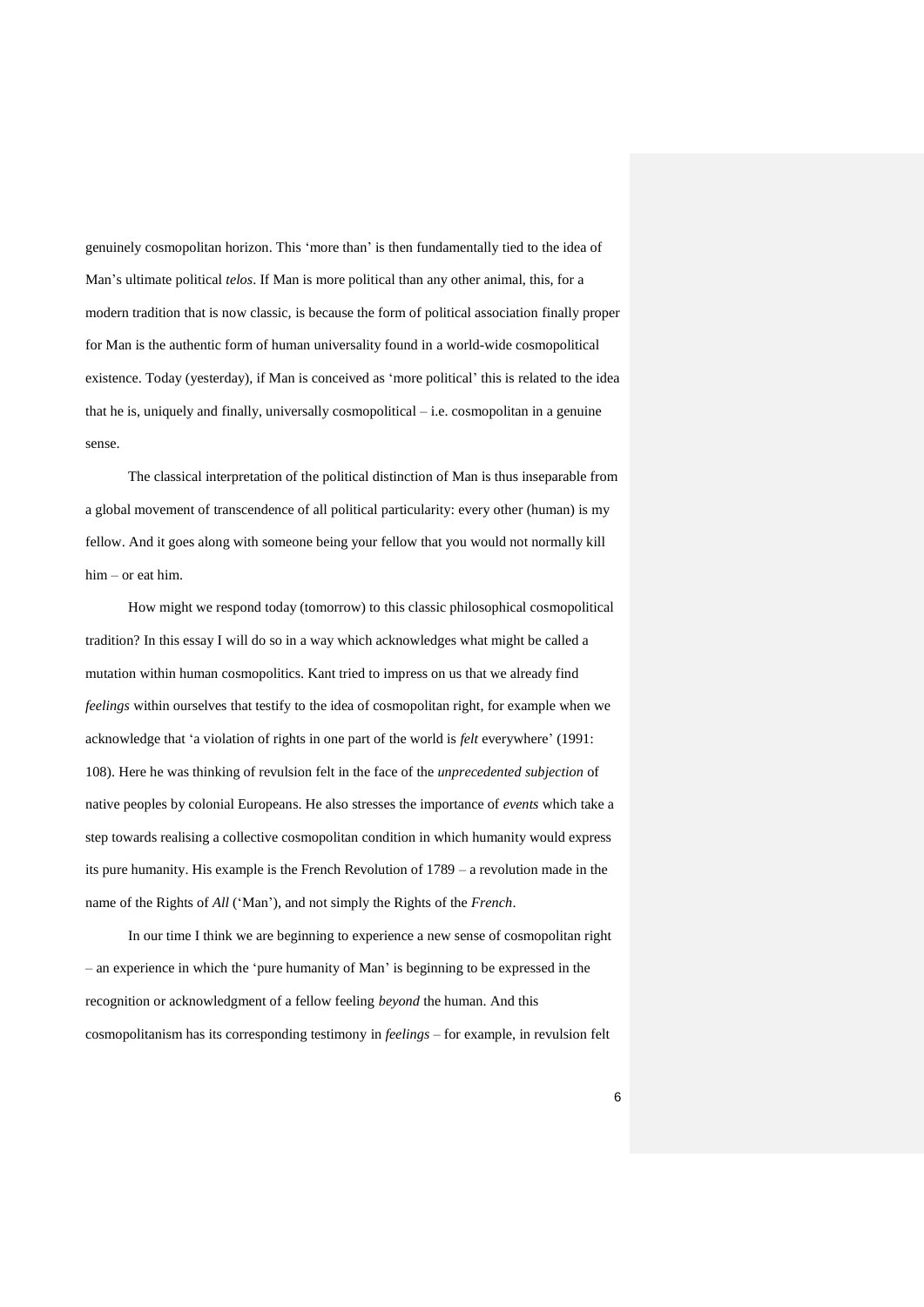in the face of the *unprecedented subjection* of animals all over the world today – and also its *events*. Indeed, the mutation in our time is perhaps inaugurated by *an event of cosmopolitical testimony beyond the human horizon*, incredibly also written in 1789, when, in a mere footnote, Jeremy Bentham (in fact speaking against Kant) turned the world around insisting regarding non-human animals: 'The question is not, Can they *reason*? nor, Can they *talk*? but, Can they *suffer*?' (2007: 236).

#### **These Associations**

Before exploring the idea of cosmopolitical animality further, I want to go back to the dimension concerning which such an idea was conceived as the *telos* of the political animality of Man. What should we say about political animality – and especially the political animality of those animals that are not human?

As we have seen, Aristotle seems to leave some room for doubt whether the bee, wasp and crane are genuinely political animals after all. Can we straighten out this idea? In a justly famous essay, R. G. Mulgan attempts to do so by interpreting Aristotle as using the expression 'political' in a wide sense (in which various non-human animals are also included) and a narrow sense (applying only to human beings). Mulgan further suggests that the latter is its 'literal meaning' and the former its 'metaphorical meaning' (1974: 441).

The idea here is this. The appearance of some analogy or comparability between human ways of going on and certain animal ways encourages the use of a concept that has a genuine (literal) sense only in relation to the speaking animal. We can appeal to this concept in relation to the behaviour of some other animals too  $-$  but this is not to be taken literally, even if it is to be taken seriously.

Is this interpretation or something like it unavoidable? Do the obvious differences between Man and bee rule out one saying that, when it comes to speaking about forms of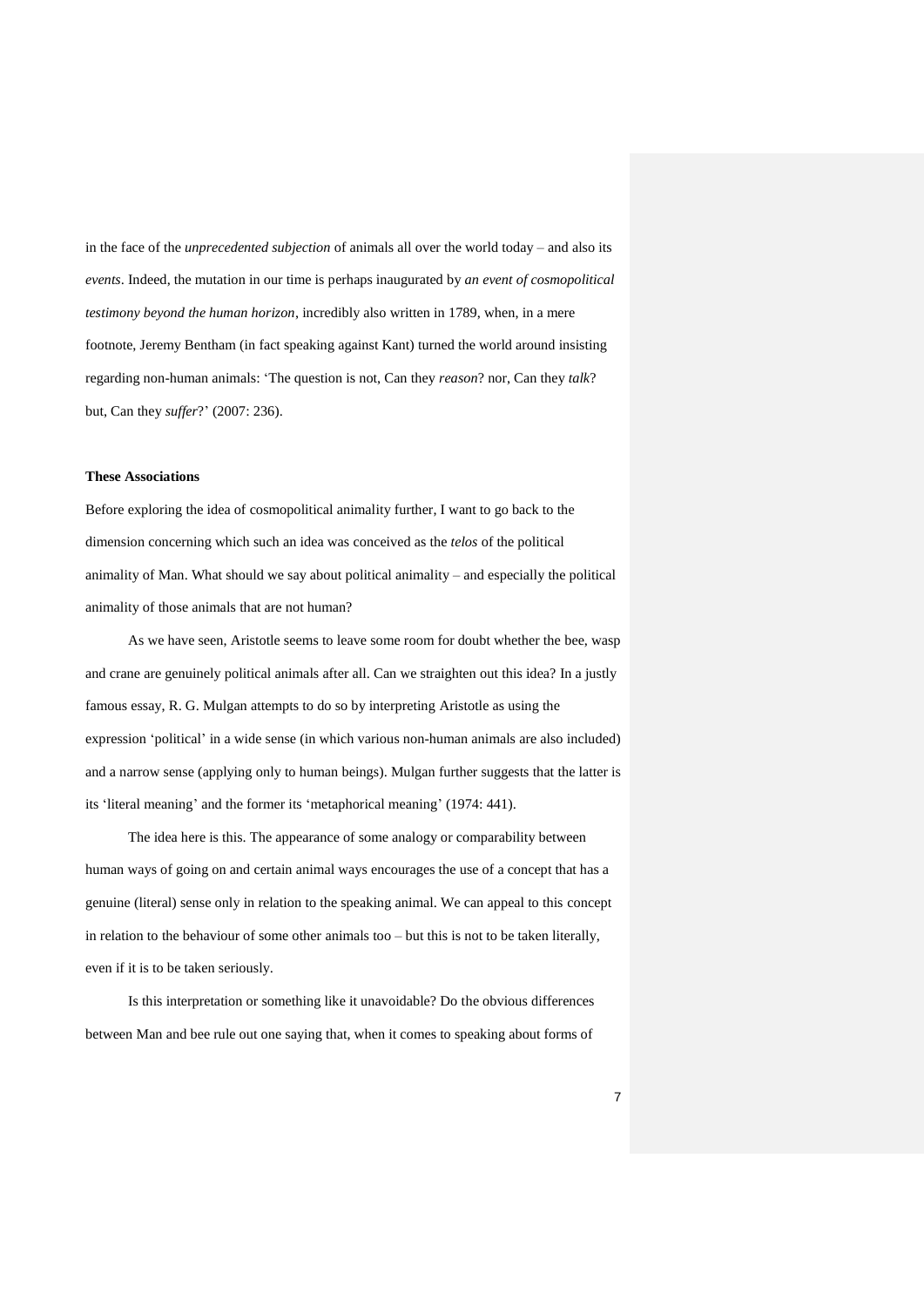association as 'political', Man and bee really are in their own ways equally political animals? There are bee associations and human associations – but in their own ways they really are both 'political' associations. Is that really so odd? Must the wider sense really be counted as figurative? Aristotle's definition doesn't seem to demand that at all. He points, rather clearly I think, to a *generic* character of the case: it is the presence, in both man and bee, of some kind of 'activity in common', a certain way of doing-a-thing-together, rather than simply doing things at the same time or in the same place. At issue, then, is a mode of collective selforganisation in which what gets done gets done *only* by working together. So Man and bee are both political animals, even though their ways of being such are, naturally, very different. However, and *pace* Mulgan, to say they are both political animals is not to speak in a figurative sense of 'political' – it is simply a *generic* sense.

So just as both Man and bee and Man are, for example, both alive, alive not only in a related sense but genuinely both alive in the same sense – in a sense in which it would make no sense to say one was 'more alive' than the other or that one was alive only figuratively – so they are both genuinely (generically) political animals.

What then of Aristotle's conviction that is this not the end of the story? Is there any reason to affirm his thought that, in addition, it is 'clear' that human beings are '*more* political' than bees?

I think there is. The point here is not so much to point up a categorial contrast as a modal inflexion. Think of one of the most basic dimensions of our genuine aliveness (and not just any example we can now see): namely, our vulnerability to suffering pain. We might in this case find it compelling to hold in view both (generic) 'feeling pain' and the specific form of that condition for most human beings – in which its mode of givenness is *both sensible and conceptual*. It is an 'experience' in the Kantian sense. The mode of receptivity normal for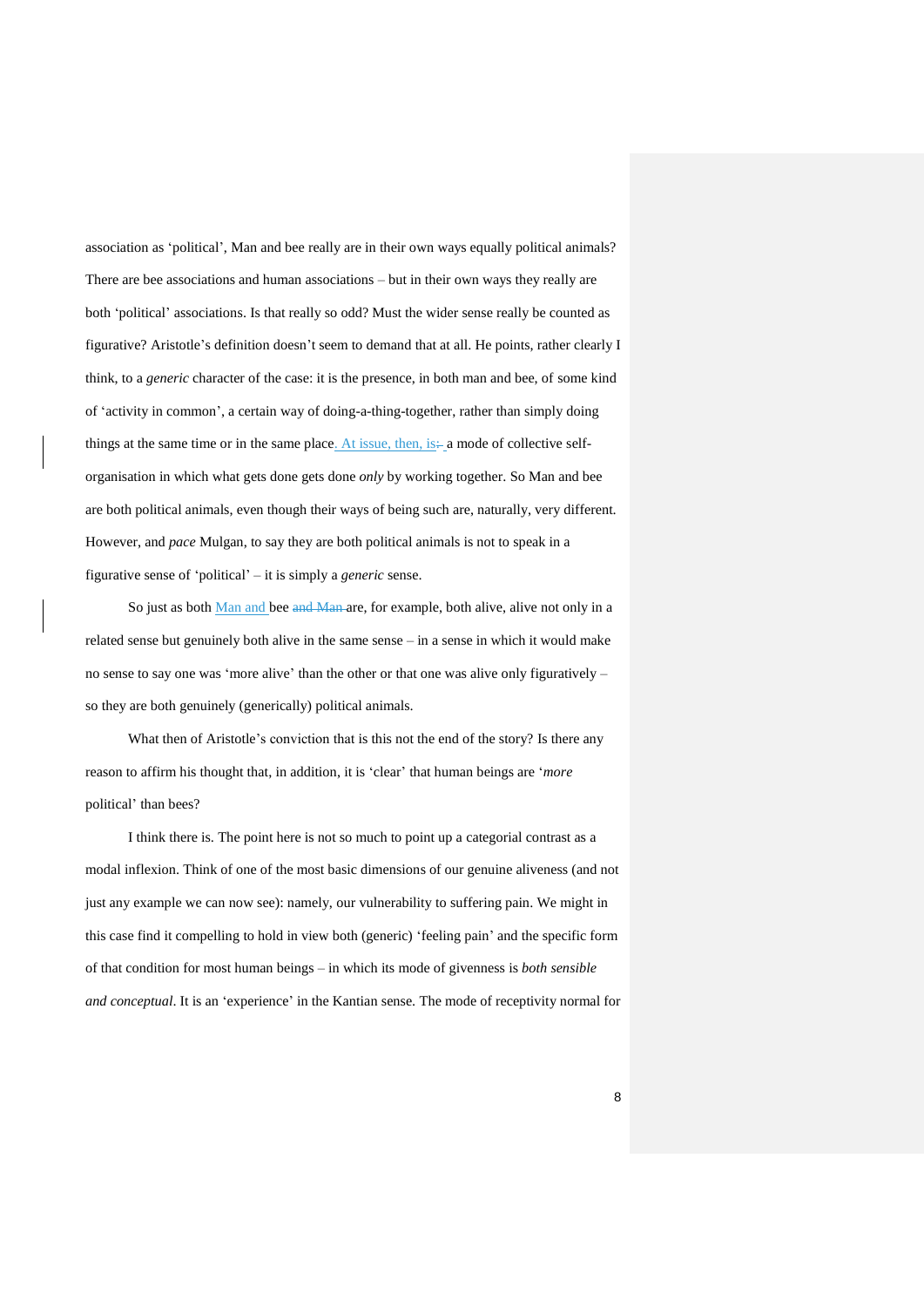human beings is not exclusively sensory: we take in *that things are thus and so* – with ourselves, with the world.

If we are going to follow tradition in this very elemental sensory case, and I can't see how one can altogether avoid doing so, then it would seem reasonable to do so in more complex cases too. So, for example, we might also want to acknowledge a modal inflection of the generic political criterion of 'having an activity in common' for an animal that is not only political but, as it were, *politically aware*: a political being whose political-being-withothers is *an issue for it*. Perhaps certain possibilities of being-political will only be available to an animal whose political life is pervaded by political concepts. Such an animal might well be called *more political* than any other.

On the other hand, as Mulgan's reflections suggest, there is a genuine worry about extending concepts which belong to the life of an animal that is pervaded by political concepts to the lives of animals that are not, or are only primitively. This worry gives rise to the thought that perhaps we need to draw a distinction between 'genuine' or 'literal' cases of some phenomenon (cases where the concept concerns precisely a conceptual relation to the phenomenon in question) and those that are not. This worry does not disappear even if we acknowledge (as I am urging) that the lives of certain non-human animals might also provide ways of making ourselves *generically* intelligible to ourselves as a political animal. The worry concerns a reflective hesitancy we can feel with respect to *what we are speaking about* when we ordinarily speak about the lives of animals that do not speak.

#### **Heidegger Muted**

Heidegger, it seems to me, provides one of the best ways of expressing our reflective hesitancy to ascribing to non-human beings the kinds of things we ordinarily ascribe to them, reflections which lead him to resist ascribing to non-human animals a 'genuine sense' of their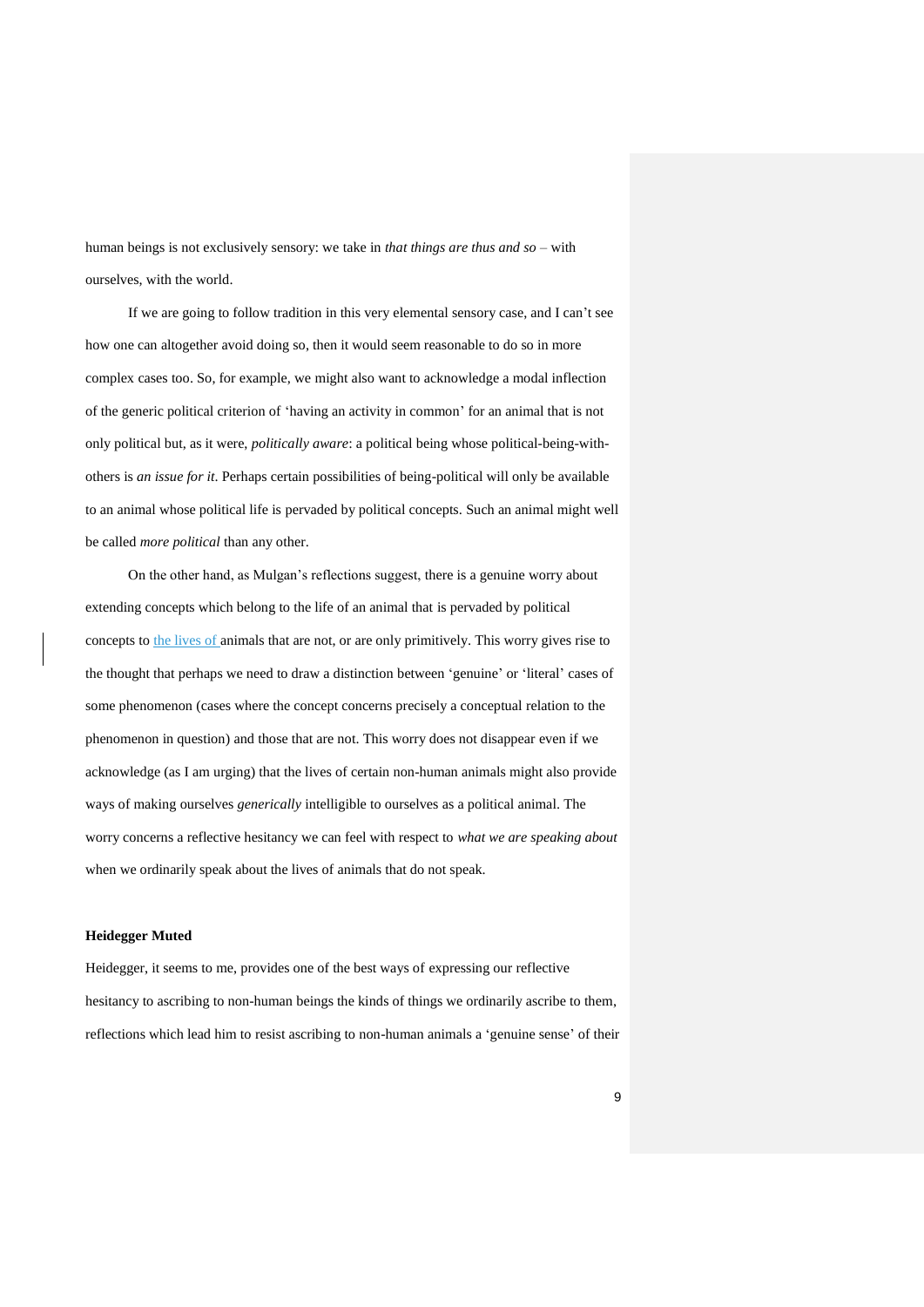'having a world'. Through the distinctive dispositions of their own forms of living, nonhuman animals really are, and are '*genuinely*', Heidegger says, brought into 'being-there' (2009: 40). This is a very significant acknowledgement within Heidegger's thought, since 'being-there' (*Da-sein*) is, in his major work *Being and Time*, the term he uses to denote *only* 'man himself' (1962: 32), and 'Being-in-the-world' (*In-der-Welt-sein*) is *Dasein's* basic 'way in which it is' (1962: 79). So the suggestion that non-human animals are 'genuinely' indwelling 'worldly' beings too is an important qualification. Nevertheless, Heidegger does not simply equate man and animal: -this genuine mode of being-in-the-world of the animal is not to be characterised in terms of the mode of a genuine 'having a world' of the kind that belongs to *Dasein*. There are two sides to this: a genuine in-being and a genuine having of this in-being. If one stresses the first, the 'only difference' between humans and animals can seem rather slight:

If all life is disclosive world–having, i.e., in–being  $=$  dwelling, then it is also true that there are degrees or levels of complexity or intensity of such having/dwelling. Thus, for example, life for animals 'is characterized through φωνή [*phone*] and for human beings through λόγος [*logos*]' – the only difference between these being that in λόγος, 'what is living‑in‑a‑world appropriates the world, has it there, and genuinely is and moves in this having-it-there.' (Johnson, 2012: 61)

The trouble is that this 'only difference' – the life characterised through *logos* – seems to make all the difference in the world to the *sense* of 'having a world'. In the radical absence of such a life- characteristic the animal does not 'have a world' in a genuine sense: it is not simply worldless, like a stone, but it is still, as Heidegger famously puts it 'poor in world' (1995: 269). And this world-poverty will inflect every mode of being of the animal, including **Commented [k1]:** Clarify?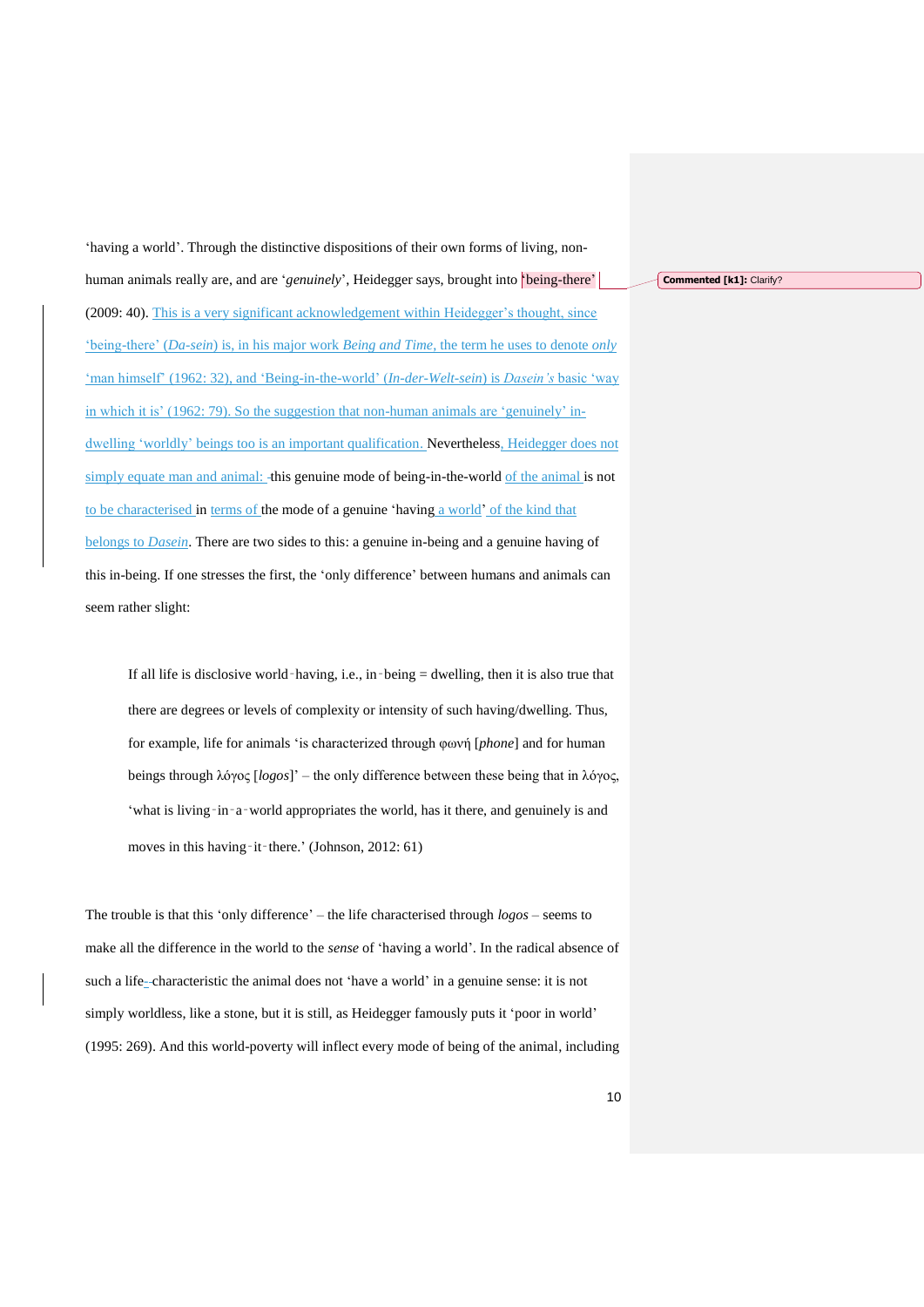those animals Aristotle called political animals: it is not that it is only dimly politically aware, it does not 'have' a relation to the political *as such*; it is not, in this sense, politically aware *at all*. Of course, unlike animals that are not political animals at all, some animals (bees, wasps and cranes) have some kind of relation to the political, since they *are* political. Nevertheless, while such an animal moves politically, it does so without moving in a political world disclosed and had *as such*. So what should we or can we say about this relation, this *other* relation, this relation without relation as such? We are floundering about, Heidegger says, lost for words. For example, from the essay 'Aletheia' from 1943:

The rising of animals into the open remains closed and sealed in itself in a strangely captivating way. Self‑revealing and self‑concealing in the animal are one in such a way that human speculation practically runs out of alternatives when it rejects mechanistic views of animality – which are always feasible – as firmly as it avoids anthropomorphic interpretations. Because the animal does not speak, self‑revealing and self-concealing, together with their unity, possess a wholly different life-essence [*Lebe* - *Wesen*] with the animals. (1984: 116-7)

We simply cannot get our heads around such a 'strange' mode of genuine being-in. Thus when speculative efforts to say something finally wind up rejecting both mechanistic views (on the one hand) and anthropomorphism (on the other hand) we 'practically run out of alternatives' for understanding the animal and its mode of being-in-the-world. We are muted in the face of the animal that is mute. Hence while we very often speak of an animal's genuine being-in in familiar ways (we say, for example, that the dog believes a squirrel is up the tree, that the frog is trying to catch the fly, that the horse is tired, etc.) – but when we are asked whether this is the same as cases where a person believes such and such or is trying to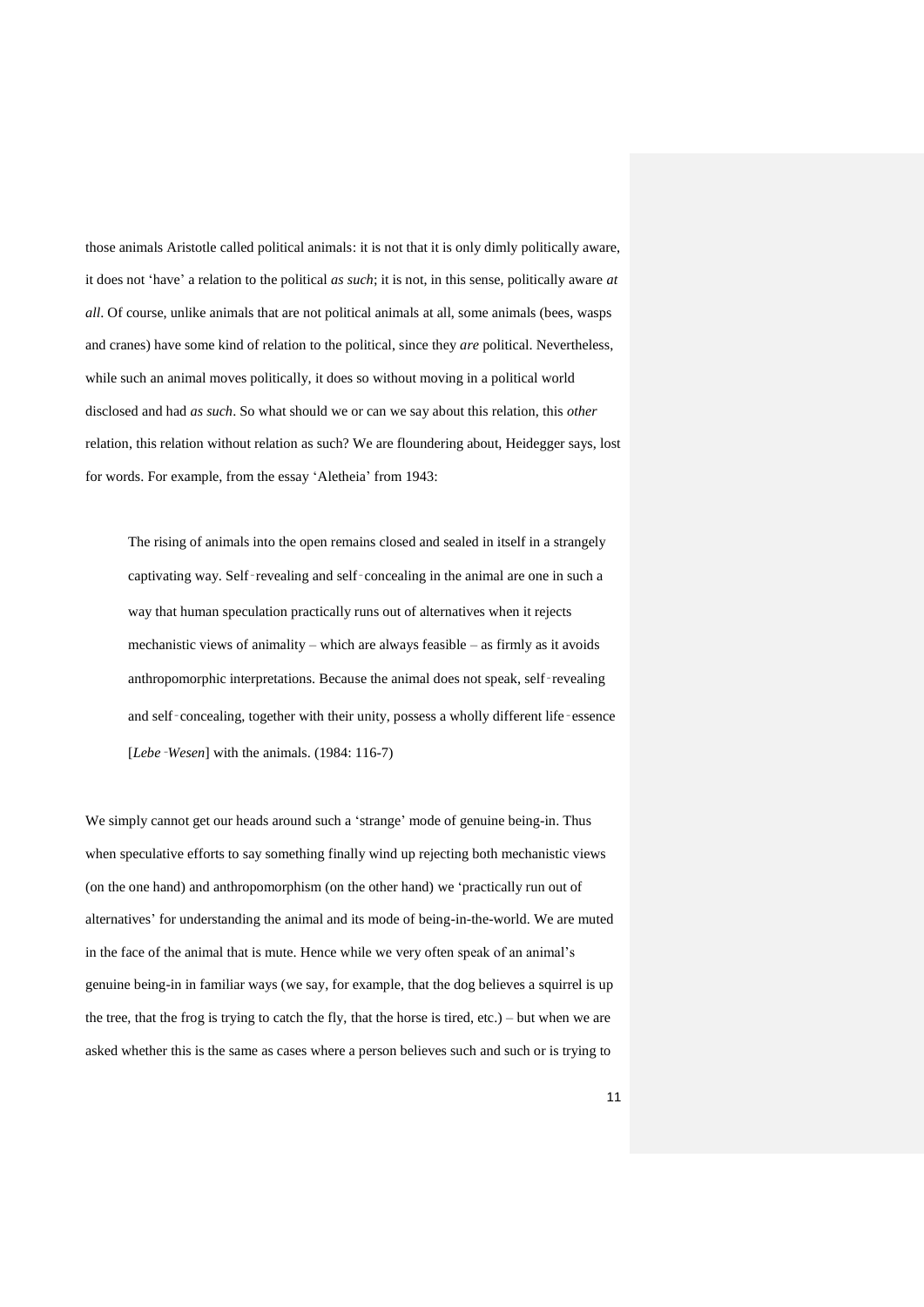do something, or is feeling tired, and so on, then suddenly we are not so sure, and sometimes wind up taking it all back, and feel like we do not know what we should say about the life of the other animal *at all*.

#### **The Cock Calls the Hens**

But focussing on the giddiness produced by the invitation to comparative speculation passes over something Heidegger seems also to pass over: namely, that in everyday life we really *do* want to say that the dog believes a squirrel is up the tree, that the frog is trying to catch the fly, that the horse is tired, etc.

In the 'Aletheia' passage Heidegger raises something I think is of the first importance when we are attempting reflectively to come to terms with animal life. Even if we want also to reject them both in the name of a wholly different life-essence – one that is revealed as radically concealed to us – mechanistic and anthropomorphic interpretations are both possible – and always feasible. Interestingly, Wittgenstein suggests something similar – but unlike Heidegger he does not wind up muting what we ordinarily want to say:

We say: 'The cock calls the hens by crowing' – but doesn't a comparison with our language lie at the bottom of this? – Isn't the aspect quite altered if we imagine the crowing to set the hens in motion by some kind of physical causation? (1973: §493)

Here we have the two apparently unhappy alternatives. What *we say* seems problematically anthropomorphic – and is revealed as such when we consider that a wholly mechanistic interpretation is always just as feasible. However, Wittgenstein does not leave this see-saw at that, and invites us to consider the same situation in our own case: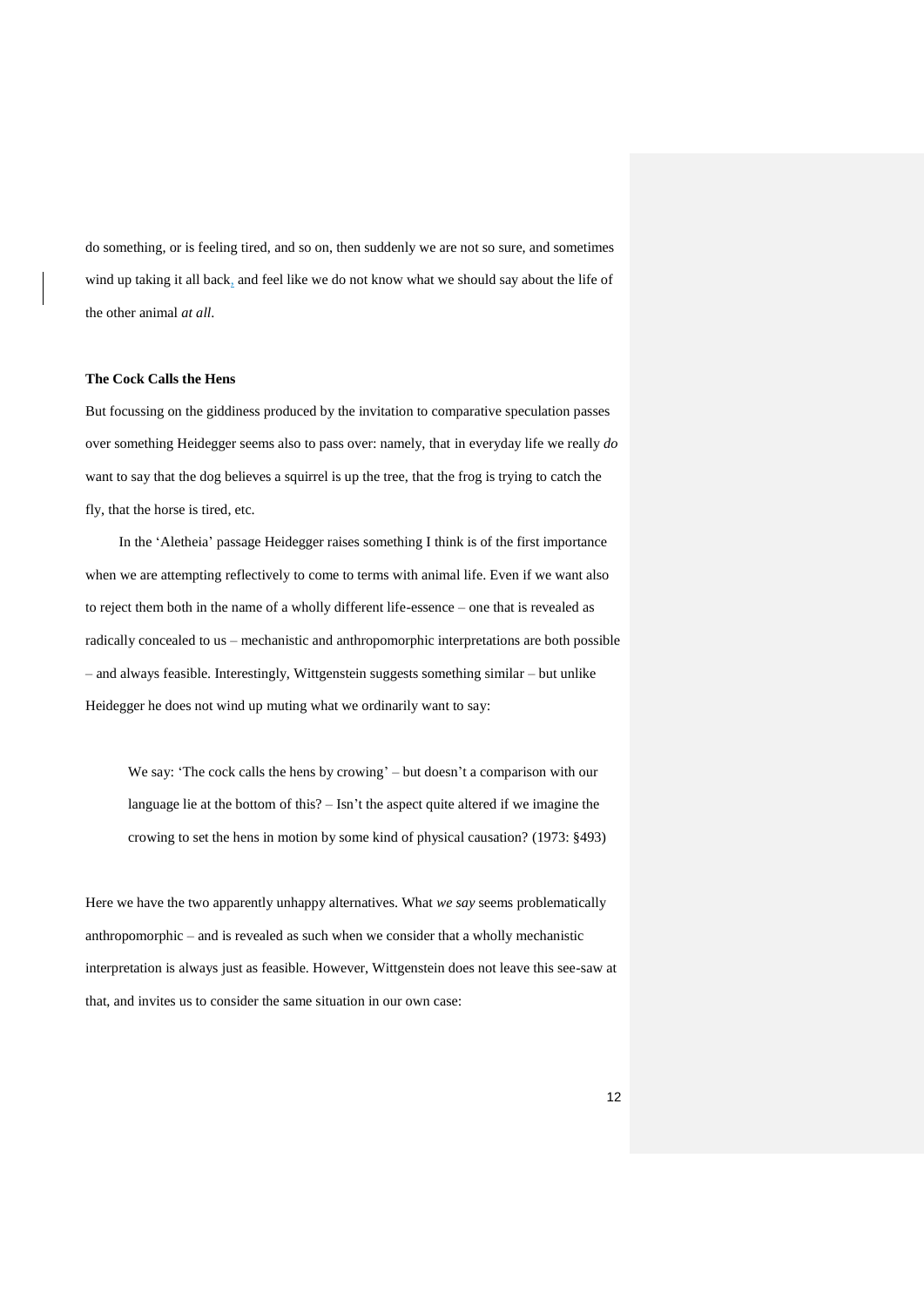But if it were shewn how the words 'Come to me' act on the person addressed, so that finally, given certain conditions, the muscles of his legs are innervated, and so on – should we feel that that sentence lost the character of a *sentence*? (§493)

Well, should we feel that? Surely not. Wittgenstein is insisting that our appreciation of the language character of language – what we want to include as belonging to the sphere of language and what we want to exclude as something altogether different – is not beholden to discoveries that would show that its normal functioning depends (causally) on baldly natural physiological conditions and mechanistic processes.

That is, what we feel to be the *sentence* character of a sentence ('Come to me') is *not* ruined by such discoveries. It is not that we must now suppose that really there is no sentence (genuinely or properly speaking) here after all, and that really it is just noises that have certain mechanistic effects.

But the cock crowing case may seem far more fragile. We may feel that what we say in this case – that the cock calls the hens by crowing – is something that really is vulnerable, extremely vulnerable to losing its character (the call character of the call) when we discover underlying mechanisms. In this case maintaining its character of a call depends on what one might call a problematically anthropomorphic extension. Wittgenstein accepts that this is, indeed, an extension from our own case:

I want to say: It is primarily the apparatus of our ordinary language, of our wordlanguage, that we call language; and then other things by analogy or comparability with this. (§494)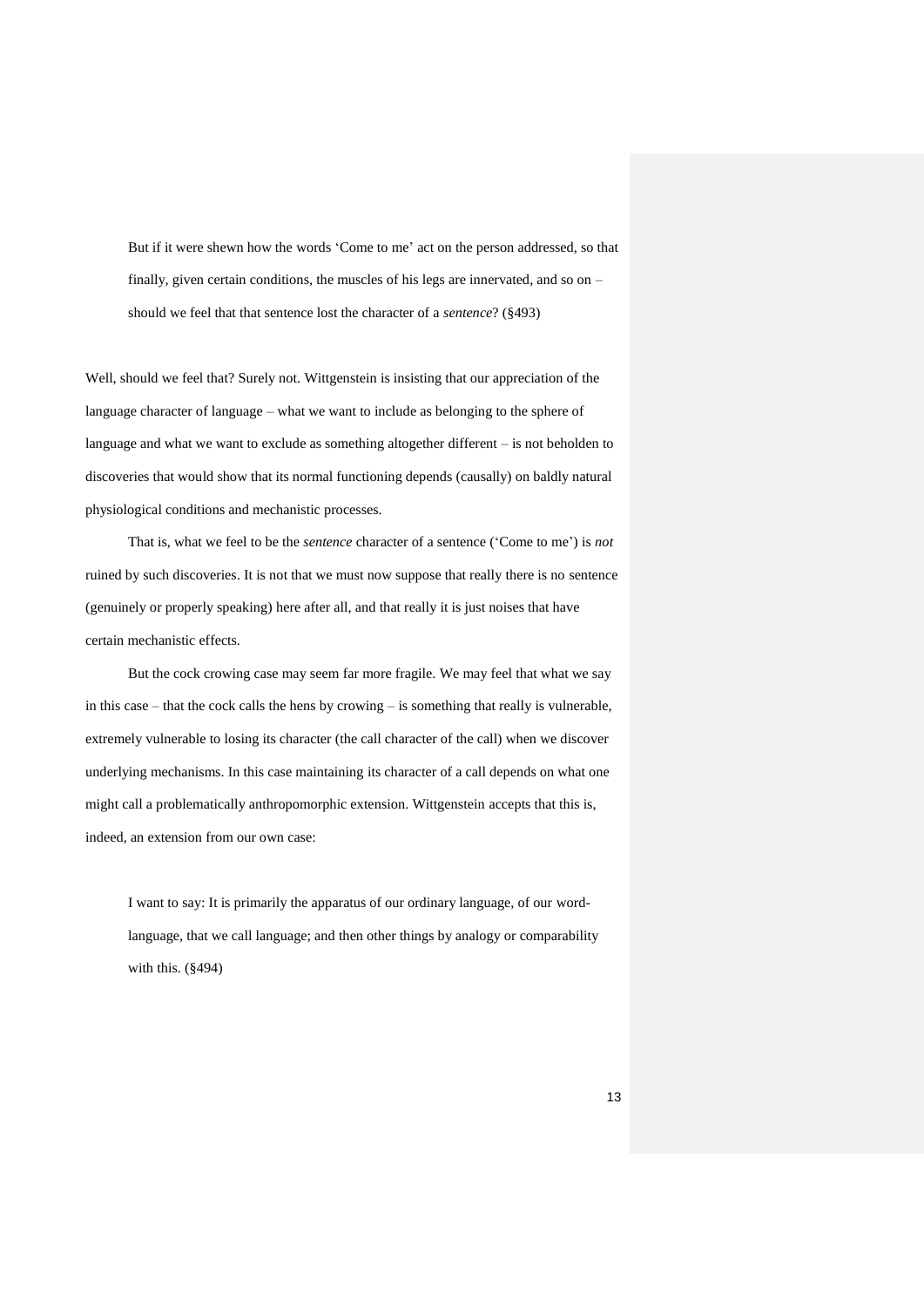We say that the cock calls the hens by crowing, and we do so, Wittgenstein suggests because of the 'analogy or comparability' of the *crowing* with *sentences* from our own wordlanguage, sentences like 'Come to me'. However, Wittgenstein does not suggest that this makes what we say irredeemably vulnerable to mechanistic interpretations: just as the sentence character of that sentence is not lost when we give mechanistic explanations of the way it affects the person who is addressed by it, so too the call character of the cock's call to the hens – which does indeed rest on a comparison with human ways of calling (and so of human ways of influencing the behaviour of other people) – is, he suggests, not undermined by such explanations either.

But why isn't it more vulnerable? Indeed, isn't this *extension beyond the human horizon* (as perhaps Heidegger thinks) just a '*sentimental anthropomorphizing*' (Diamond, 1996: 326) of the sort that belongs only with a special and not at all compulsory *fondness* for or *liking* of animals that is not only not obligatory but is perhaps to be avoided if we want to avoid confusion – for example if we want to avoid making certain representations of cosmopolitan inter-species friendships.

Cora Diamond considers this point in relation to thinking of a particular animal – in this case a titmouse – from what I want to call the cosmopolitan point of view of tomorrow, i.e. as a 'fellow creature'. In doing so, she says we are not simply supposing that we should extend cosmopolitan philanthropic feelings to all biologically living things, but rather that we are extending a non-biological concept of being-in-this-together to non-human animals – the cosmopolitan concept of others as 'fellow travellers', as 'being in the same boat', as 'companions in a worldly sojourn'. That is, it is not a matter of our saying (as if asserting an empirical fact in a world after Darwin) that we are all 'equally animals' but, from the other direction as it were, that we are all fellow mortals, all fellow travellers 'on this earth'. Diamond describes this way of thinking as follows:

14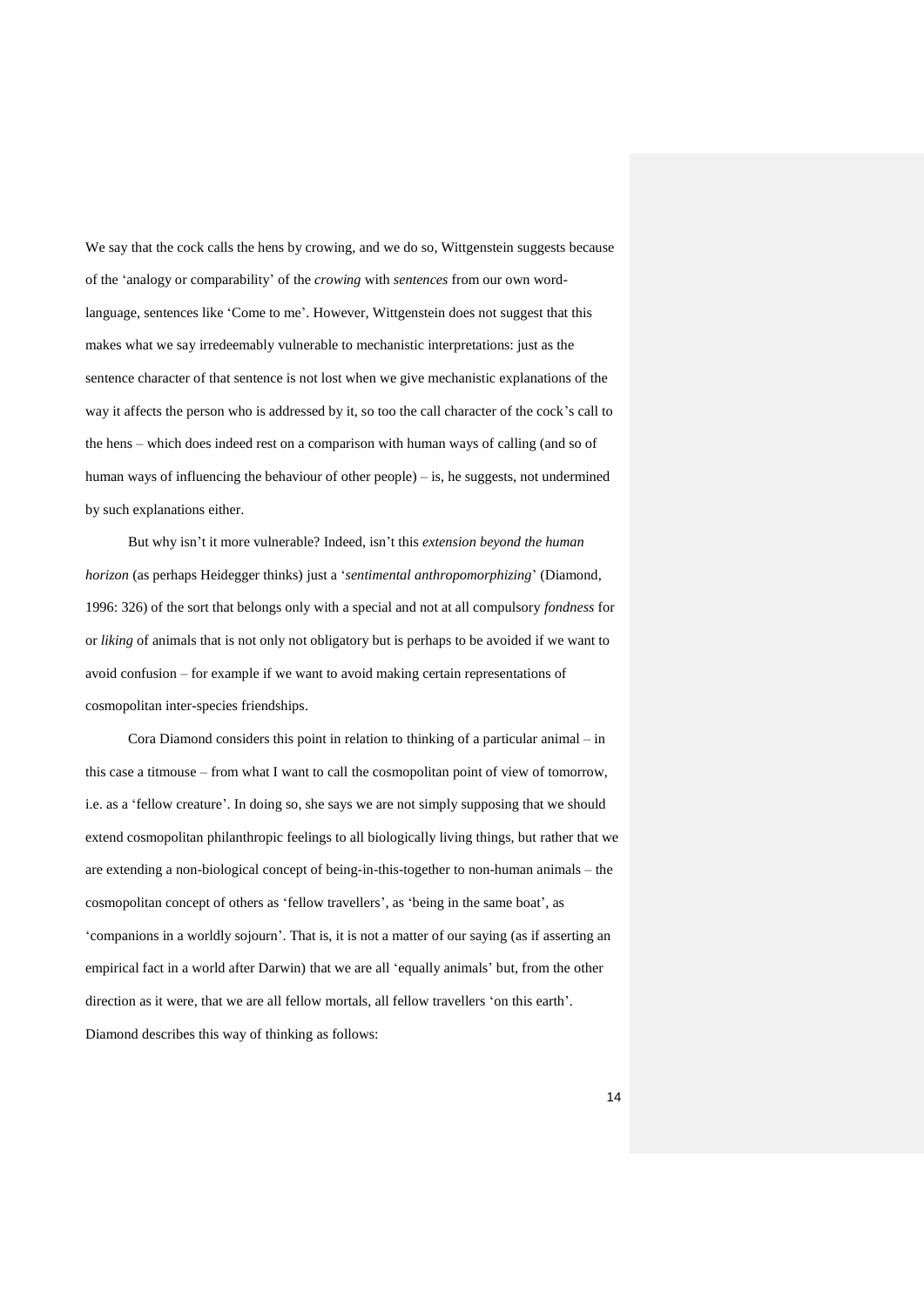The response to animals as our fellows in mortality, in life on this earth…depends on a conception of *human* life. It is an extension of a non-biological notion of what human life is. You can call it anthropomorphic, but only if you want to create confusion. The confusion, though, is created only because we do not have a clear idea of what phenomena the word 'anthropomorphic' might cover, and tend to use it for cases which are sentimental in certain characteristic ways. The extension to animals of modes of thinking characteristic of our responses to human beings is extremely complex, and includes a great variety of things. (1996: 329)

What we ordinarily say about animal life *does* involve the extension to animals of modes of thinking characteristic of our responses to human beings. But the complex variety of extensions Diamond refers to here is not structured by a fundamental duality of genuine (human) modes and more or less deficient, impoverished or attenuated (animal) modes of being-in-the-world, still less literal as opposed to metaphorical ways of speaking. The significance we attach to the idea of 'the humanity of Man', even 'the pure humanity of Man' – and so the significance we attach to the concept of the *difference* between human beings and other animals – need not show up in our lives as the idea of an uncrossable border, so that certain concepts (e.g. 'calling' others) should really be marked 'for human use alone'. Indeed, more and more today its shows up in the willingness on our part to experience the way we extend those responses characteristic of our responses to human beings *beyond* the human not *anthropomorphically* but *cosmopolitically*: as a response to my fellow on this earth.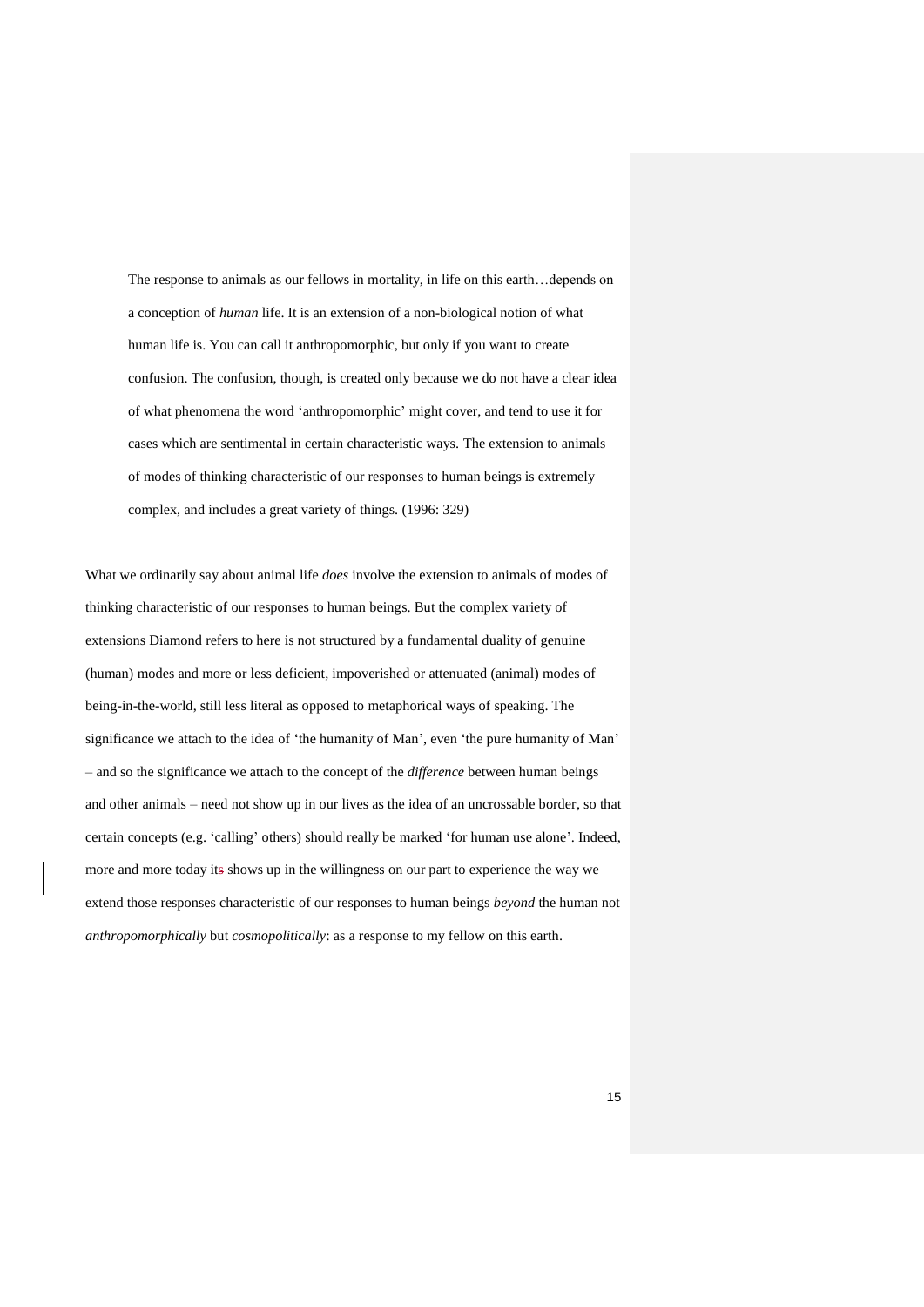#### **The Pure Humanity of Man**

Does it matter that *what one calls* 'political co-operation' relates, *before all*, to human forms of social life? Not at all. This does not mean that an extension beyond the human horizon should be avoided or that really we should really say nothing about other animals as political animals. On the contrary, by analogy and comparability, we can say a good deal.

But what of cosmopolitan animals? My argument here is different. The point is not to invite human beings to take more interest in the behaviour of animals where they are, for example, hospitable to other animals – which is certainly common enough. But so is eating each other. Rather my aim is to help us see the extension of the concept of the 'fellow creature' beyond the human as an expression of our contemporary aliveness to animals as being, in this old and worn out world, more and more in the same boat as we are.

But this means that, today, perhaps not for the first time, but for the first time in a long time, we have come to the point where what Kant had recognised as 'the fellow-creature response' is no longer framed by the horizon of humanity, no longer experienced by us within a thought of cosmopolitan existence construed in terms of a brotherhood of man.

There is a mutation in our time. Traditional cosmopolitan political philosophy was elaborated within an overarching *theological* vision of Man and the history of Man. For example, Kant did not suppose that the course of human history – the movement from 'barbarism to culture' (1991: 44) – is something we forge after a plan of our own. There is, Kant assumes, 'a definite plan of nature' here (42), a 'teleological' plan through which 'the germs implanted by nature in our species can be developed to that degree which corresponds to nature's original intention' (43). Kant talks (modestly he says) of nature here. But he is quite clear that what he means is that there is a hidden hand and 'design' of a 'wise creator' (45) in all history. The hand of God sending the human species 'from the lower level of

16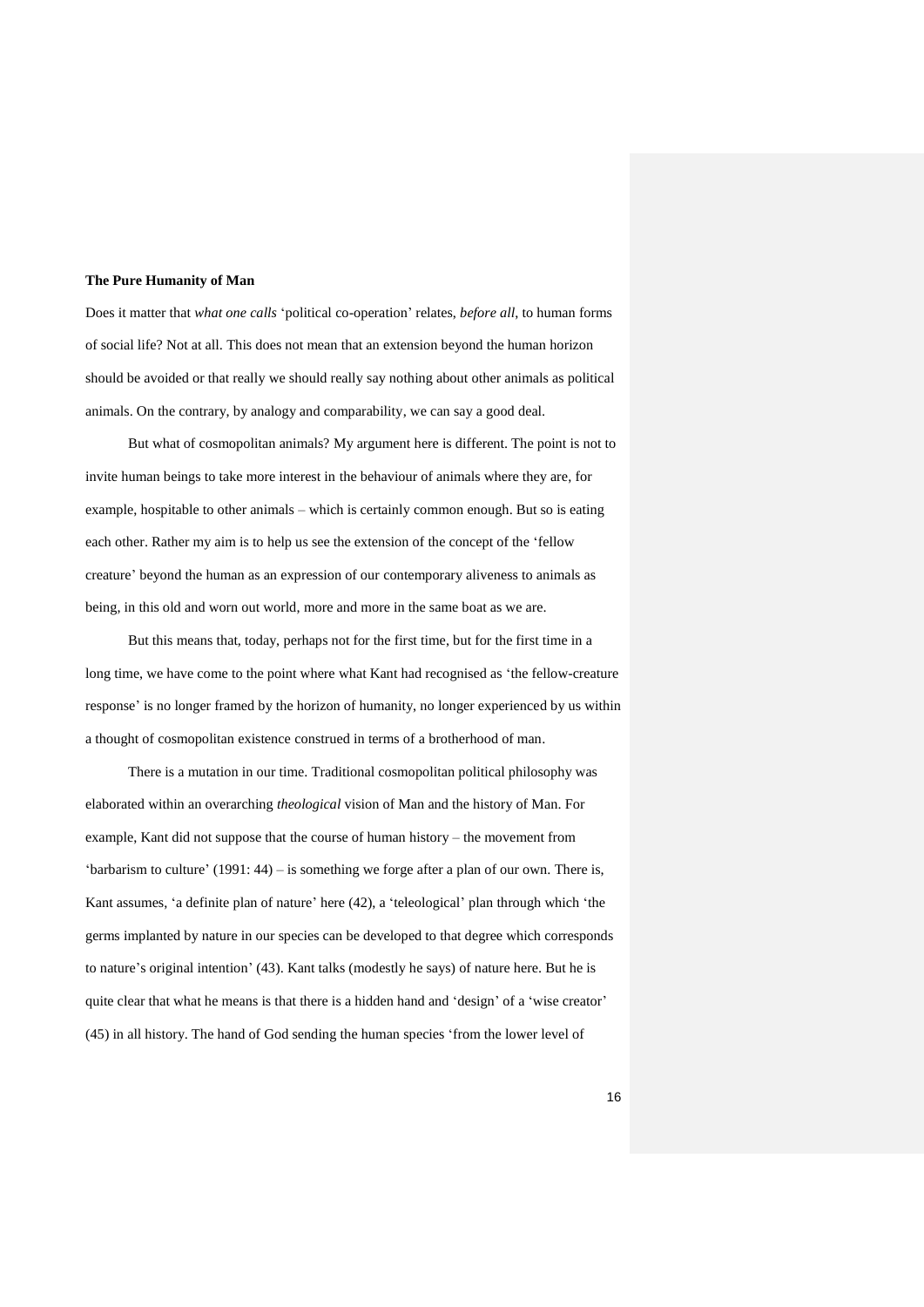animality to the highest level of humanity' (48). Man is that being that is, by nature, on the way to a 'universal cosmopolitan existence' as the specific form of social life that will provide, finally, 'the matrix within which all the original capacities of the human race may develop' (51).

This, for Kant, is what 'a philosophical mind' might be able to say about human history in an *a priori* rather than *empirical* form. And even though he is aware that 'it would seem that only a novel could result' (52) he believed that, in an indirect way, explicit cosmopolitical awareness could accelerate a real cosmopolitan history.

Perhaps the same could be said about the concept of the 'pure humanity of man' today, today (tomorrow) when, more and more, this is no longer understood in opposition to animality but as the *topos* in our culture for new expressions of interest in a cosmopolitan existence *beyond* the human. Perhaps we need not have waited for what Freud called the 'blows' to human 'self-love' to begin to think of history *otherwise* than as the unfolding of human capacities in a movement towards the end of Man in a final form of flourishing. But for sure we have some way to go here. Freud had supposed his psychological blow – the discovery of the unconscious – was the most serious, most decentring of all. Derrida was probably right to think that the blow struck by Darwin – the discovery of an animal descent of Mman – has been fundamentally more troublesome than Freud's:

A powerful and ample chain from Aristotle, at least, to our day,…binds ontotheological metaphysics to humanism. The essential opposition of man to animal – or rather, to animality, to a univocal, homogeneous, obscurantist concept of animality – always serves the same interest there… Of the three wounds to anthropic narcissism, the one Freud indicates with the name Darwin seems more intolerable than the one he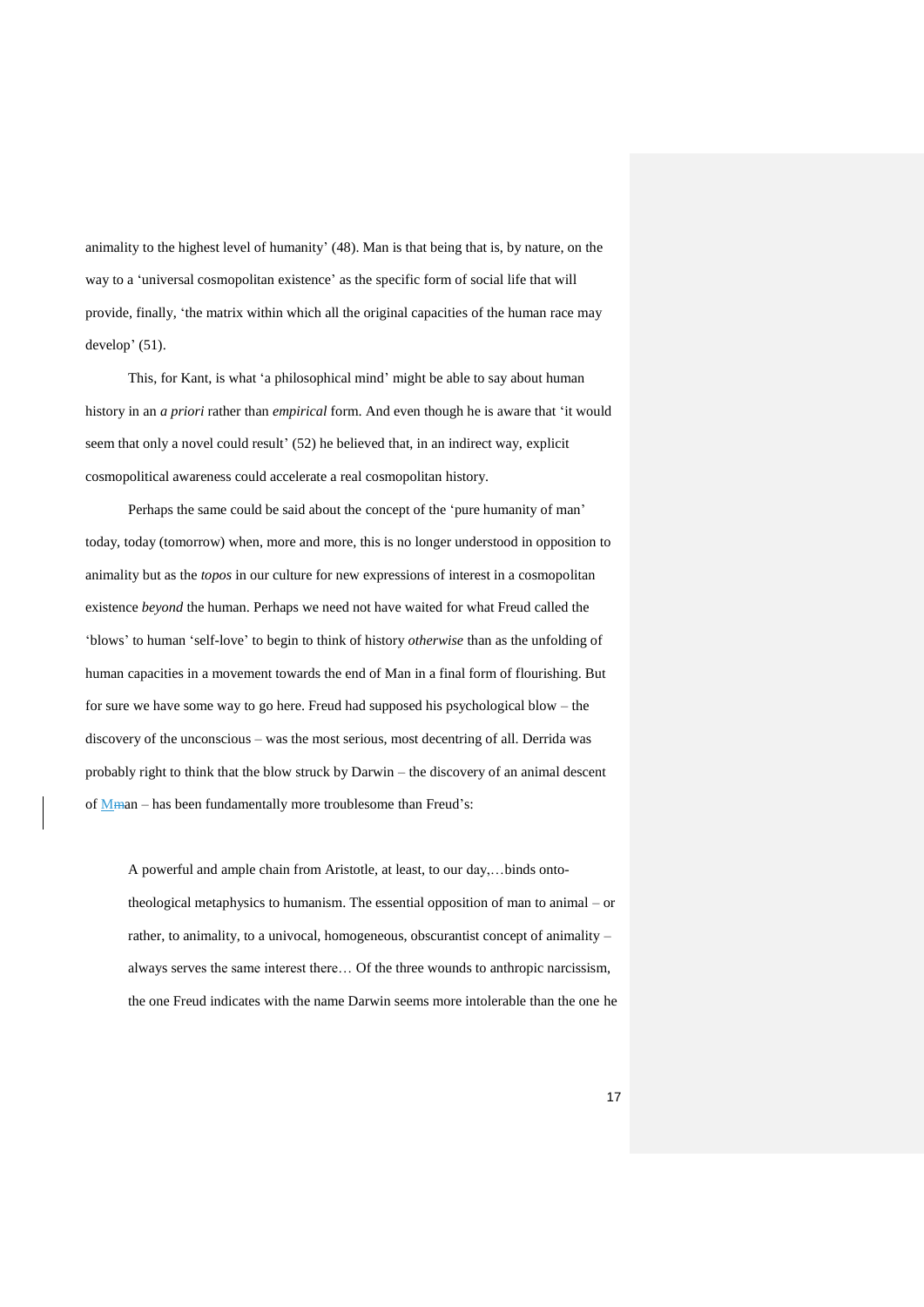has signed himself. It will have been resisted for a longer time. (Derrida, 1990: 27: column 1 insert)

Marx was exultant when he read *The Origin of Species*, writing to Lasalle in 1861 that it dealt 'the death-blow…for the first time to teleology in the natural sciences' (Cohen, 1985: 345). But Marx retained, for all that, an assumption of the uniquely human horizon of the political, international and cosmopolitan teleology of human history. But is the blow struck by Darwin really the most troubling today? In the passage in which he places it above Freud's Derrida hints but does not comment on the first of the three wounds, the one produced by the Copernican blow. However, only two years later, in a world whose geo-politics were being turned upside-down by the end of the Cold War that had framed Wiggins' 'unless we are Marxists', Derrida returned to the 'three wounds', presenting them as being gathered together by the 'blow' to 'Man' brought about by the destruction of political hope brought about by the horror of 'the century of Marxism'. And here, suddenly and almost imperceptibly, the Copernican blow did not figure as only one wounding blow among others, the earliest and perhaps easiest to accept. Rather, in a world facing unprecedented geo-political upheavals and global environmental challenges, Derrida observes an increasingly not a decreasingly forceful blow from the experience of a 'more and more' Copernican earth (1994: 97). And as we find ourselves more interconnected than ever in our increasingly devastated 'minute speck in the universe', we are becoming less resistant to the Darwinian upheaval too.

The 'pure humanity of man' can no longer be credibly construed in terms of a philosophical history of (exclusively) human politics with a cosmopolitan end. However, the demise of that old concept of 'Man' and the associated discourse of a movement of emancipation and progress towards a final 'end of Man' does *not* mean that a certain cosmopolitical interest is over in our time:

18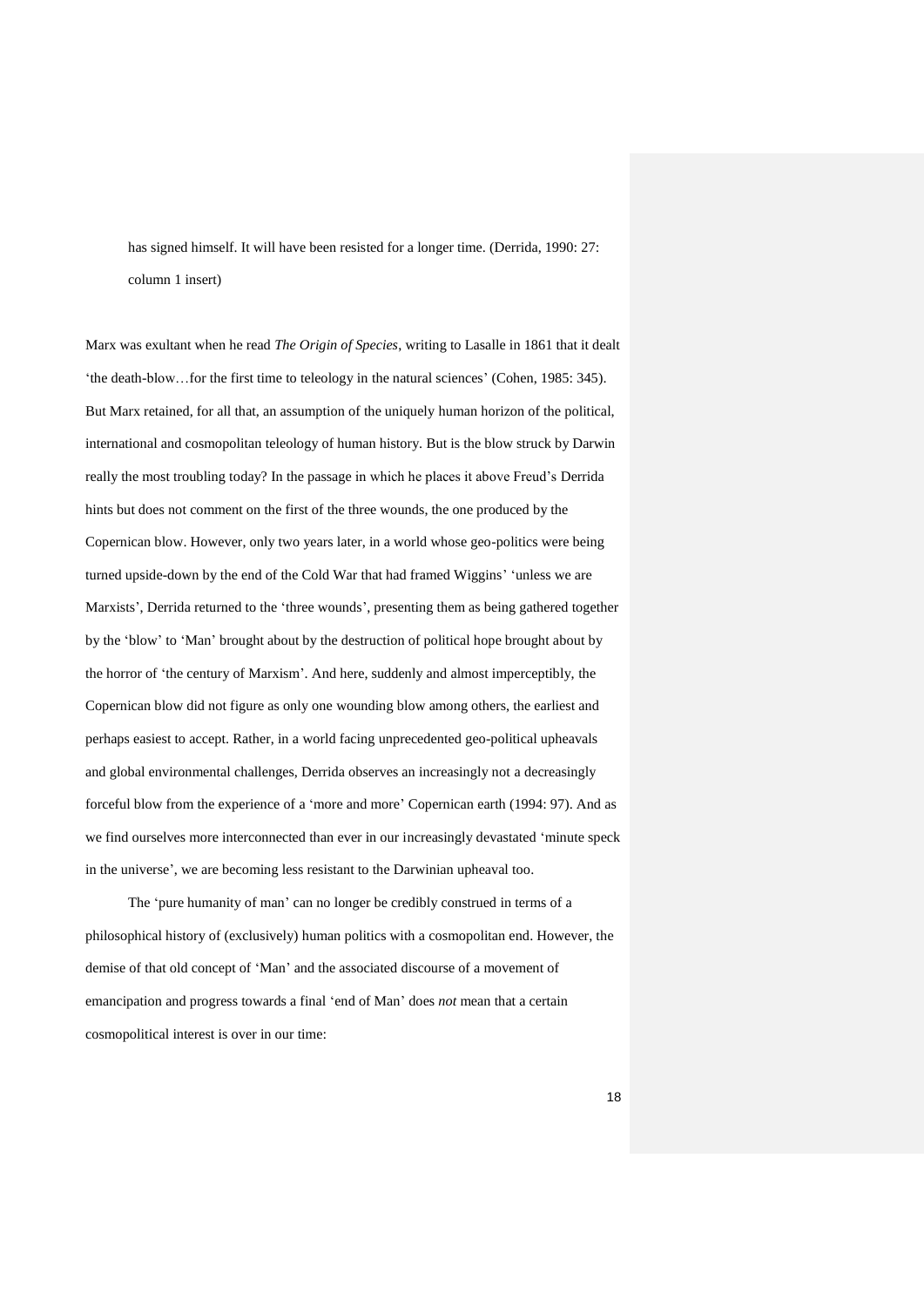In the same place, on the same limit, where history is finished, there where a certain determined concept of history comes to an end, precisely there the historicity of history begins, there finally it has the chance of heralding itself – of promising itself. There where man, a certain determined concept of man, is finished, there the pure humanity of man, of the *other man* and of man as *other* begins or has finally the chance of heralding itself – of promising itself. (Derrida, 1994: 74)

As the old notation of Man, and the pure humanity of man, loses its grip on our imagination, so a new understanding of our mortal lives, and of those we increasingly respond to as our fellows in mortality – *those for whom we are the other* – promises to take shape.

And if this is felt 'more and more' so today, as I think it is, perhaps this is because it is not Freud or Darwin whose blow is experienced most strongly in our time, but the blow struck by Copernicus. On our fragile and threatened little planetary home, we are more and more inhabiting a Copernican earth; more and more living in a time after Copernicus.

| <b>Works Cited</b>                                                                      | <b>Commented [KN2]:</b> Please provide place of publication. |
|-----------------------------------------------------------------------------------------|--------------------------------------------------------------|
| Aristotle (1965) The History of Animals, Cambridge, MA: Loeb Classical Library No. 437. |                                                              |
| (2013) <i>Politics</i> , Chicago: University of Chicago Press.                          |                                                              |
| Bentham, Jeremy (2007) Introduction to the Principles of Morals and Legislation, New    |                                                              |
| <b>York: Dover Publications.</b>                                                        |                                                              |
| Cohen, B. I. (1985) Revolutions in Science, Cambridge, MA: Harvard University Press.    |                                                              |
| Derrida, Jacques (1990) Glas, Lincoln: University of Nebraska Press.                    | Formatted: Font: Not Bold                                    |
| (1994) Specters of Marx, London: Routledge.                                             | <b>Formatted: Font: Not Bold</b>                             |